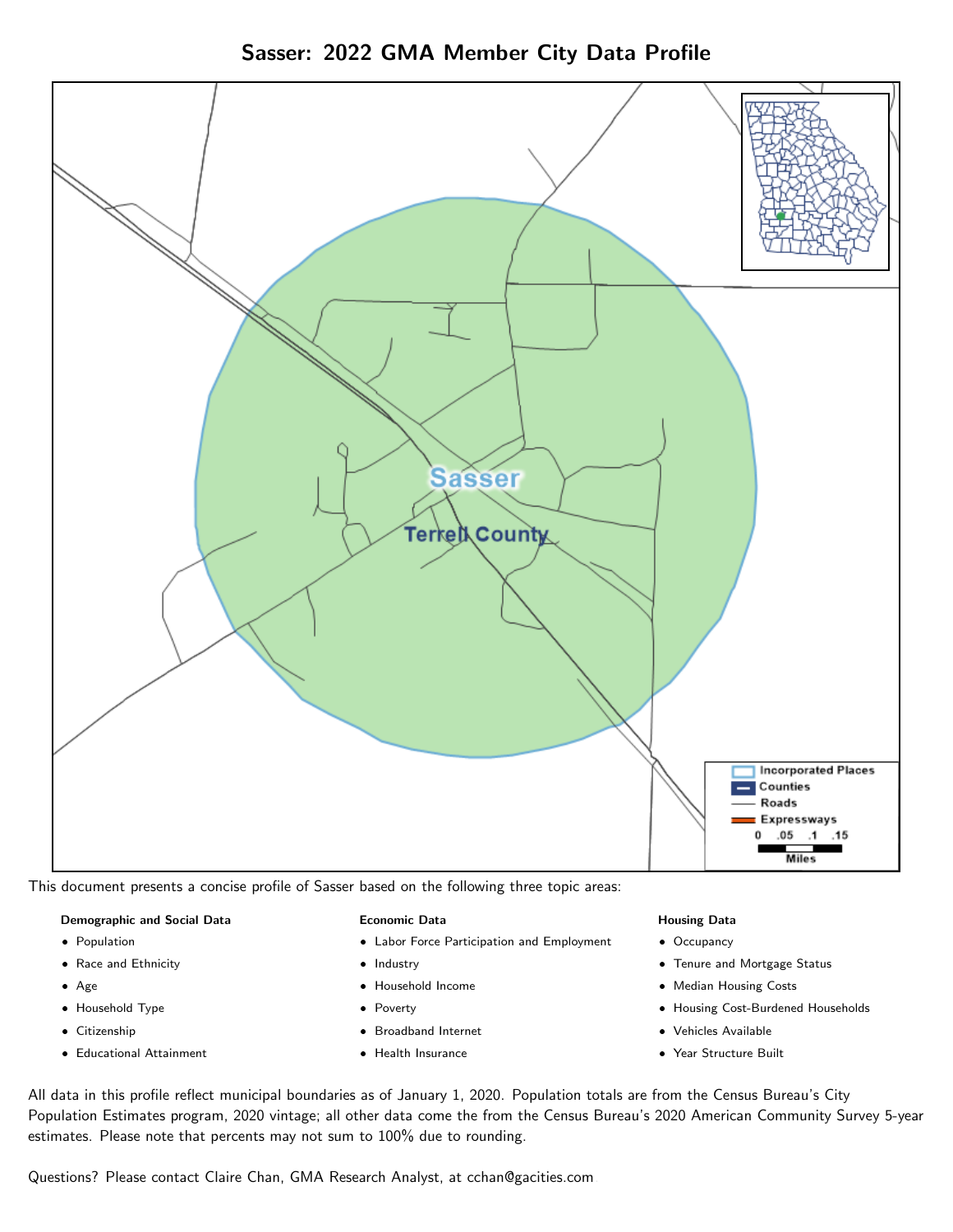# Sasser: Demographic and Social





## **Citizenship**



Source: American Community Survey, 2020 5-year estimates, table B05002 Source: American Community Survey, 2020 5-year estimates, table B15002

## Race and Ethnicity



Source: U.S. Census Bureau, City Population Estimates, 2020 vintage Source: American Community Survey, 2020 5-year estimates, table B03002

## Household Type



Source: American Community Survey, 2020 5-year estimates, table B01001 Source: American Community Survey, 2020 5-year estimates, table B11001

## Educational Attainment



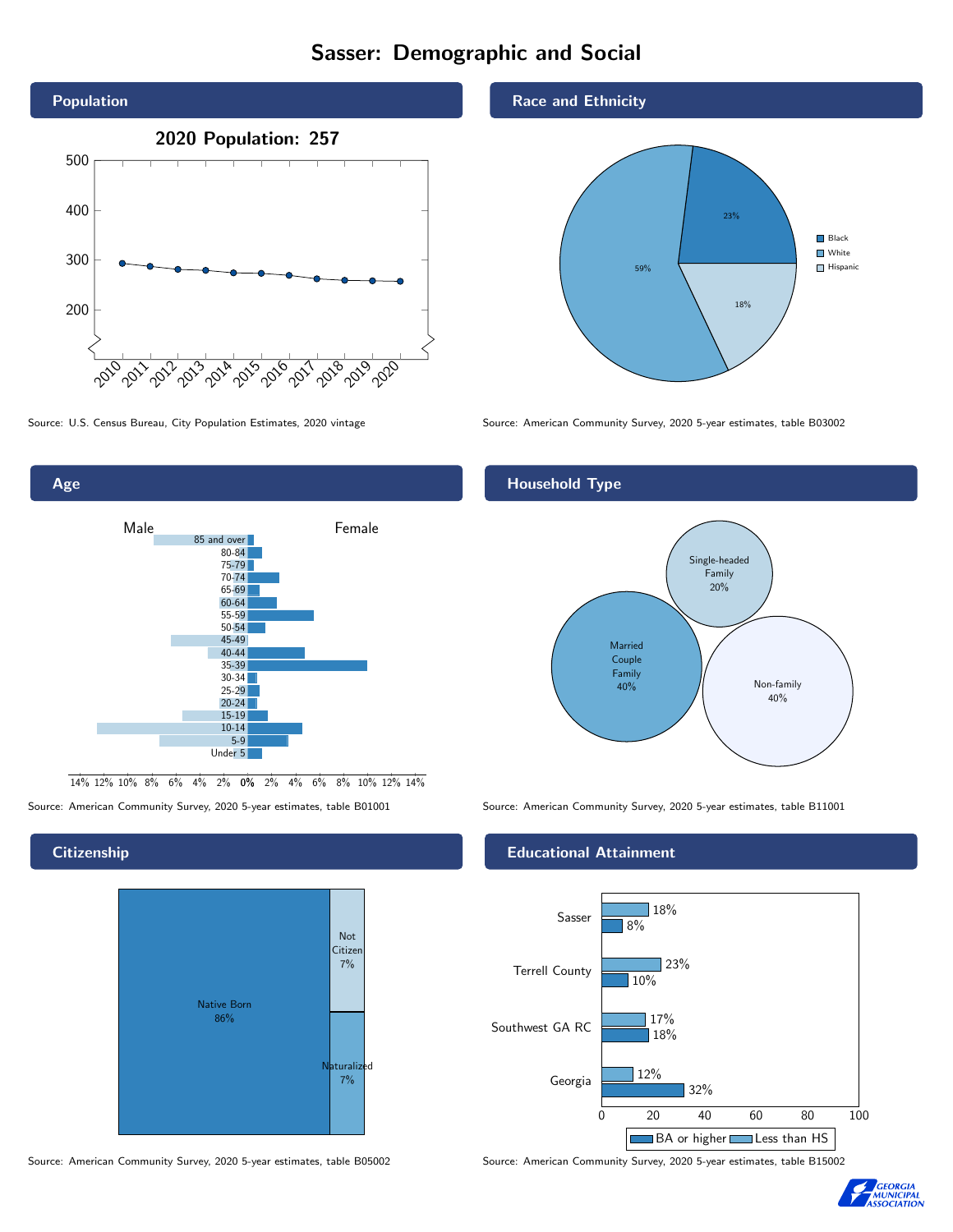# Sasser: Economic







Source: American Community Survey, 2020 5-year estimates, table B23001 Note: Unemployment rate is based upon the civilian labor force.

# Industry

| Agriculture, forestry, fishing and hunting, and mining      | $2\%$ |
|-------------------------------------------------------------|-------|
| Construction                                                | 6%    |
| Manufacturing                                               | 13%   |
| <b>Wholesale Trade</b>                                      | 11%   |
| Retail Trade                                                | 23%   |
| Transportation and warehousing, and utilities               | $0\%$ |
| Information                                                 | $2\%$ |
| Finance and insurance, real estate, rental, leasing         | 3%    |
| Professional, scientific, mgt, administrative, waste mgt    | 15%   |
| Educational services, and health care and social assistance | 9%    |
| Arts, entertainment, recreation, accommodation, food        | $1\%$ |
| service                                                     |       |
| Other services, except public administration                | 9%    |
| Public administration                                       | 8%    |

Source: American Community Survey, 2020 5-year estimates, table C24030



Source: American Community Survey, 2020 5-year estimates, tables B19013 and B19025 Source: American Community Survey, 2020 5-year estimates, table B17010



Poverty



## **Health Insurance**



Source: American Community Survey, 2020 5-year estimates, table B28002 Source: American Community Survey, 2020 5-year estimates, table B18135